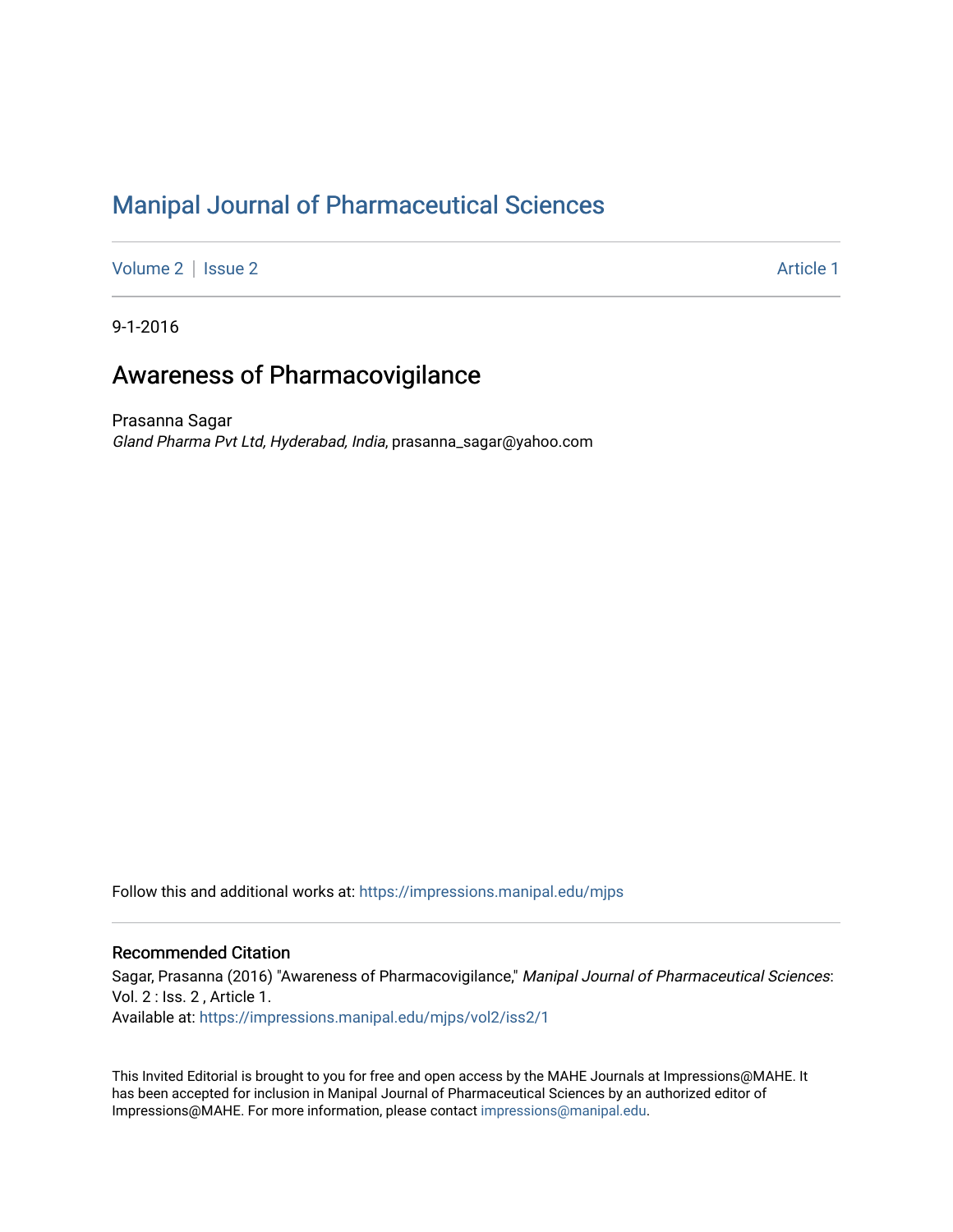# Invited Editorial

# **Awareness of Pharmacovigilance**

#### **Prasanna Sagar**

#### Email:prasanna\_sagar@yahoo.com

Pharmacovigilance (PV) department plays an important and critical role in the drug development progress. According to WHO, PV, also known as drug safety, is the pharmacological science relating to the collection, detection, assessment, monitoring, and prevention of adverse effects with pharmaceutical products. The safety of pharmaceutical product may not be well defined. When drugs are used in combination, its' post effects are generally unknown and safety concerned in different groups can be different as in young children, elderly patients and pregnant women.

Pharmacovigilance was introduced in Research and academic world with the establishment of the International Society of Pharmacoepidemiology (ISPE) in the year 1984 and of The European Society of Pharmacovigilance (ESOP – later ISOP – the International Society) in 1992, which further led to its incorporation into clinical practice. (1)

#### **1. Objectives of pharmacovigilance**

- To detect the risk factors associated with drugs
- To identify unknown safety problems
- To quantify the probability of risk
- To measure the effectiveness $^{(1)}$

#### **2. The national pharmacovigilance centres**

At present, post-marketing surveillance of medicines is mainly co-ordinated by national pharmacovigilance centres. The collaboration of National centres with the UMC (the Uppsala Monitoring Centre-The WHO Collaborating Centre for International Drug Monitoring) have achieved a great deal in:

#### **Prasanna Sagar**

*General Manager, Gland Pharma Pvt Ltd, Hyderabad, India Email: prasanna\_sagar@yahoo.com*

- collecting and analysing case reports of ADRs
- distinguishing signals from background 'noise'
- making regulatory decisions based on strengthened signals
- alerting prescribers, manufacturers and the public about new risks of adverse reactions

Further, the extent of activities of the National centres has expanded including notification of information about benefit, harm, effectiveness and risk to practitioners, patients and the public. Major centres in developed countries have established active surveillance programmes using record linkage and prescription event monitoring systems (PEM) to collect epidemiological information on adverse reactions to specific drugs. Such systems have already been implemented in New Zealand, the United Kingdom, Sweden and the United States of America.

As the drug information is rapidly increasing across the world, the need for routine and rapid communication between National Centres and national regulatory authorities has also increased. Many regulatory authorities in different regions of the world have developed close ties with each other to discuss safety data obtained on particular medicines and the regulatory decisions being made in response to them.<sup> $(2,3)$ </sup> (The importance of pharmacovigilance, safety monitoring of medicinal products, WHO 2002, Page 11)

# **2.1 Pharmacovigilance in different countries/ regions**

Based on the WHO guidelines, all the regions of the world have their own particular Pharmacovigilance system.

**How to cite this article:** Sagar P. Awareness of Pharmacovigilance. *MJPS* 2016; 2(2): 1-3.

1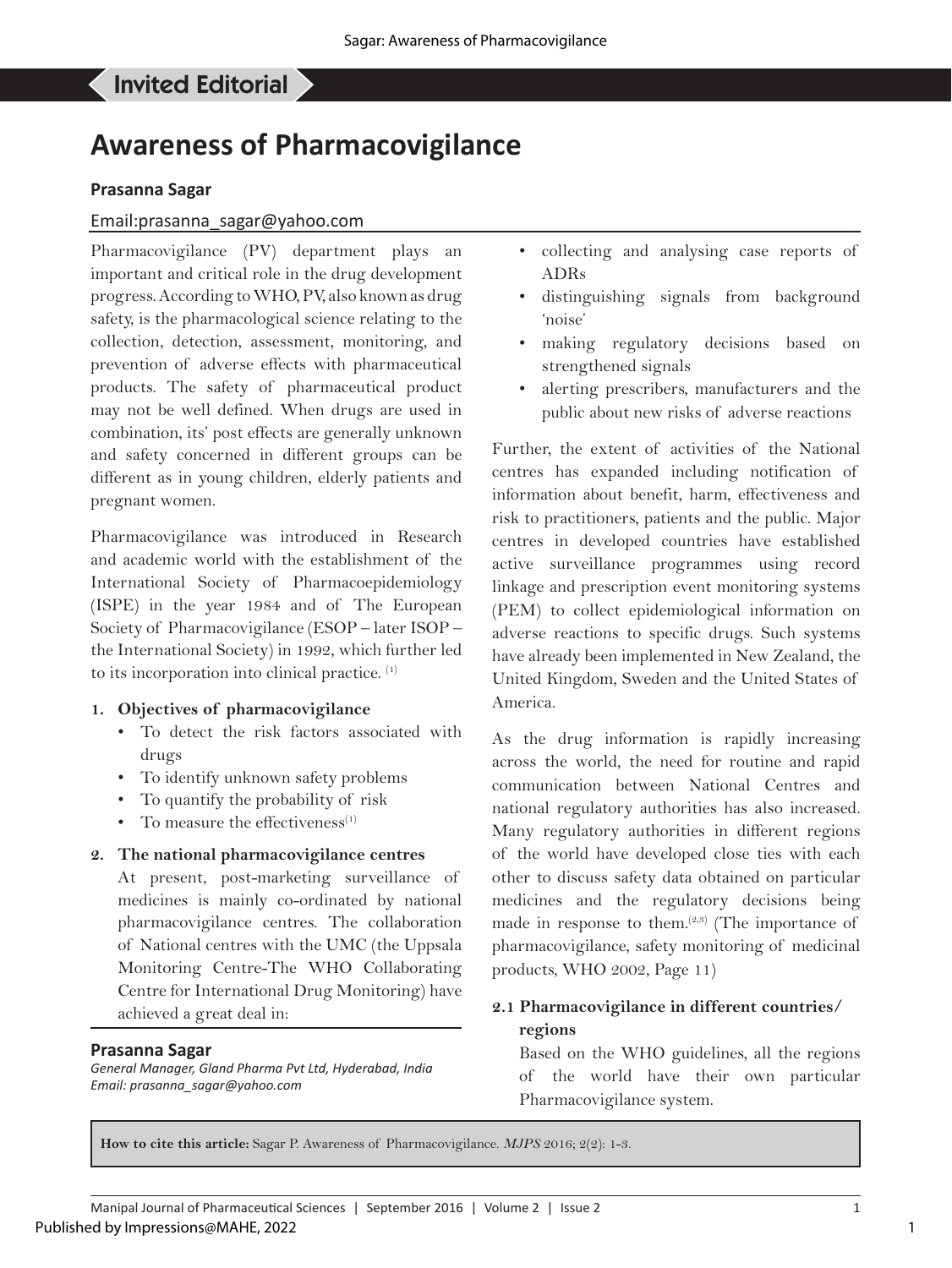Sagar P: Awareness of Pharmacovigilance

## **2.1.1 Pharmacovigilance in Europe**

In Europe, the Pharmacovigilance system is called EUDRA vigilance, which has separate but similar database for human and veterinary adverse reactions. This system is coordinated by European Medicines Agency (EMA) and conducted by the National Competent Authorities (NCAs). The EMA maintains and develops the Pharmacovigilance database comprising all suspected serious adverse drug reaction observed in the European region. EMA Pharmacovigilance legislation regulated by Article 106 of Directive 2001/83/EC, Directive 2001/20/EC & Article 26 of Regulation (EC) No. 726/2004 EMEA& EC.(4)

## **2.1.2 Pharmacovigilance in United States**

Here Pharmacovigilance has a multiple approach. Three branches of Pharmacovigilance in the USA have been defined by the FDA to evaluate product risks and promote the safe use of products by the American people. These three divisions / branches come under the Office of Surveillance and Epidemiology (OSE).<sup>(4)</sup>

Three Divisions within OSE:

- 1. Division of Drug Risk Evaluation (DDRE)
- 2. Division of Medication Errors and Technical Support (DMETS)
- 3. Division of Surveillance, Research and Communication Support (DSRCS)

# **2.1.3 Pharmacovigilance in India**

Based on the WHO recommendations made in the document titled, "Safety monitoring of Medicinal products-guidelines for setting up and Running a Pharmacovigilance Centre", the Central Drugs Standard Control Organisation (CDSCO), ministry of health and family welfare, Govt of India launched the National Pharmacovigilance Program (NPP) in November, 2004.(4)

# **3. Pharmacovigilance in drug regulation**

Drug regulatory systems provide the basis for, a national philosophy of drug safety and increasing the confidence of public in medicines. The drug regulatory authorities have to deal with many issues for the approval of new medicines, which includes

- clinical trials
- safety of complementary and traditional medicines, vaccines and biological medicines
- developing lines of communication between all parties with an interest in drug safety and ensuring that they are open and able to function efficiently, particularly at times of crisis.

There is need of strong linkage between PV programs and drug regulators to assure that the authorities are well concise on safety issues in everyday practice, which can have an impact on future regulatory action. Regulators are well acquainted with a unique and pivotal role of PV in ensuring ongoing safety of medicinal products. Hence, for the achievement of the PV objectives, there is need of adequate support for PV programmes.

For the approval of a new drug by the national drug regulatory authority, it must pass through three obstacles

Sufficient evidence is required to show the new drug to be

- of good quality,
- effective, and
- safe for the purpose or purposes for which it is proposed.

Whereas the first two criteria must be met before any consideration can be given to approval, the issue of safety is less certain. Safety is not absolute, and it can be judged only in relation to efficacy, requiring judgment on the part of the regulators in deciding on acceptable limits of safety.  $[2, 3]$ 

# **3.1 Post-marketing safety monitoring**

To avoid loss of important innovations in an extremely restrictive regulatory network, the process of evaluating drug safety needs to happen in the post-marketing (approval) phase. Judgment as to whether and how to evaluate data lies with the regulators.

The early release of new drugs with their therapeutic advances depends on the pharmacovigilance and ADR reporting,